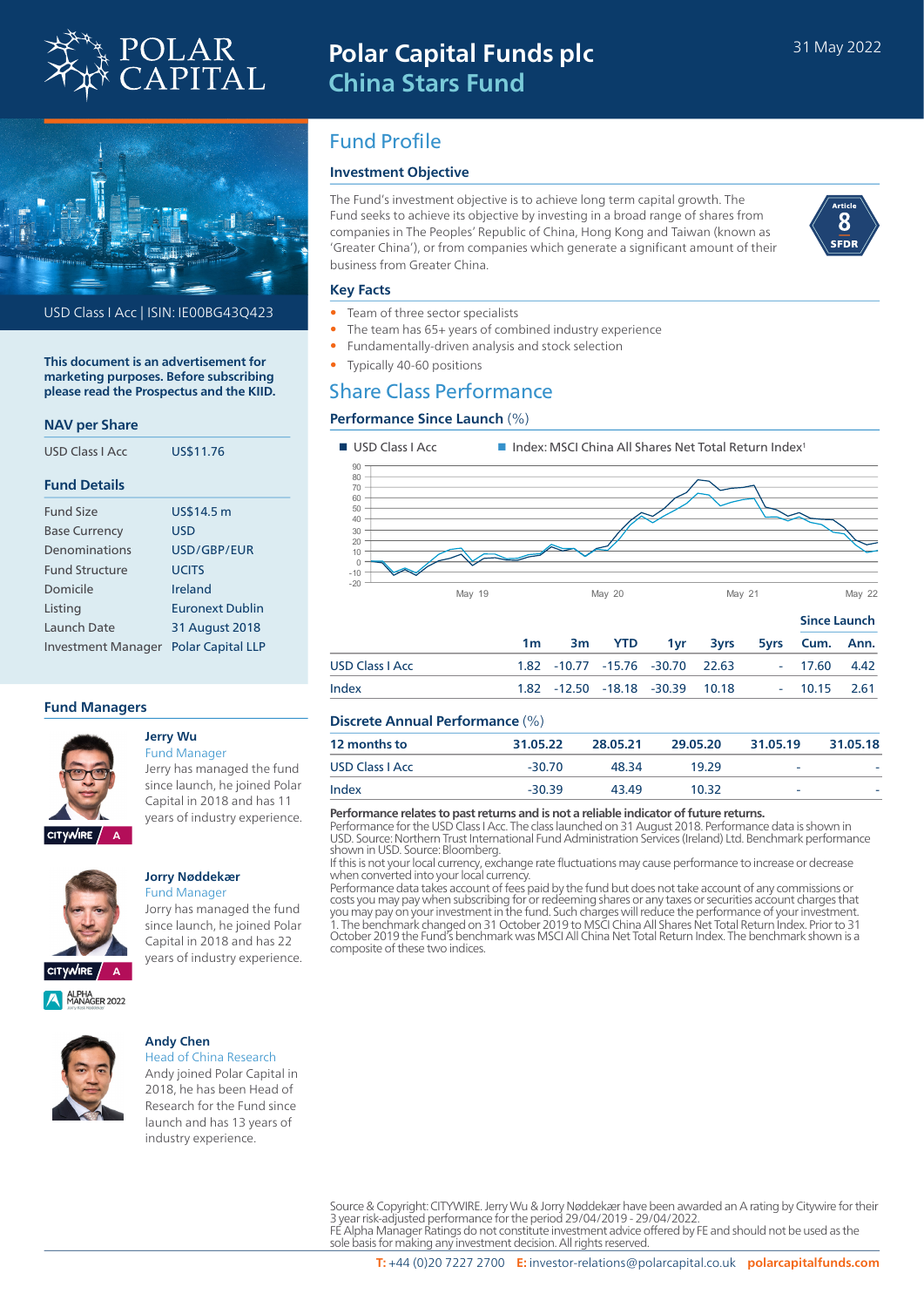

## Portfolio Exposure

As at 31 May 2022

#### **Top 10 Positions** (%)

| <b>Market Capitalisation Exposure (%)</b> |        |
|-------------------------------------------|--------|
| <b>Active Share</b>                       | 71.22% |
| <b>Total Number of Positions</b>          | 54     |
| <b>Total</b>                              | 44.6   |
| <b>Binjiang Service Group</b>             | 2.7    |
| Byd Co                                    | 3.0    |
| Midea Group                               | 3.0    |
| ManpowerGroup Greater China               | 3.0    |
| NetEase                                   | 3.4    |
| Meituan Dianping                          | 3.5    |
| JD.com                                    | 4.4    |
| China Construction Bank                   | 5.3    |
| Alibaba Group Holding                     | 6.9    |
| Tencent                                   | 9.6    |

### Large Cap (>US\$10 bn) 68.7 Mid Cap (US\$1 bn - 10 bn) 11.7 Small Cap (<US\$1 bn) 15.1 Cash 4.4

#### **Sector Exposure** - Top Overweights & Underweights Relative to Index (%)

|                               | <b>Fund</b> | <b>Relative</b> |       |    |    |
|-------------------------------|-------------|-----------------|-------|----|----|
| <b>Consumer Discretionary</b> | 33.4        | 13.6            |       |    |    |
| <b>Industrials</b>            | 14.2        | 4.6             |       |    |    |
| <b>Communication Services</b> | 14.1        | 2.9             |       |    |    |
| <b>Real Estate</b>            | 3.7         | 0.4             |       |    |    |
| <b>Information Technology</b> | 9.0         | $-0.2$          |       |    |    |
| Energy                        | 0.0         | $-2.7$          |       |    |    |
| Healthcare                    | 4.3         | $-2.8$          |       |    |    |
| <b>Utilities</b>              | 0.0         | $-3.0$          |       |    |    |
| <b>Materials</b>              | 2.0         | $-5.1$          |       |    |    |
| <b>Financials</b>             | 10.9        | $-6.1$          |       |    |    |
| <b>Consumer Staples</b>       | 3.8         | $-6.1$          |       |    |    |
|                               |             |                 | $-10$ | 10 | 20 |

The column headed "Fund" refers to the percentage of the Fund's assets invested in each sector. The column headed "Relative" refers to the extent to which the Fund is overweight or underweight in each sector compared (relative) to the index.

Note: Totals may not sum due to rounding. It should not be assumed that recommendations made in future will be profitable or will equal performance of the securities in this document. A list of all recommendations made within the immediately preceding 12 months is available upon request.

## Share Class Information

|                    |                   |              |              | <b>Minimum</b>           |                  |                         |  |
|--------------------|-------------------|--------------|--------------|--------------------------|------------------|-------------------------|--|
| <b>Share Class</b> | <b>Bloomberg</b>  | <b>ISIN</b>  | <b>SEDOL</b> | Investment               | OCF <sup>+</sup> | Perf. Fee <sup>tt</sup> |  |
| <b>USD LACC</b>    | <b>PCHSTIU ID</b> | IE00BG43O423 | BG43042      | $\overline{a}$           | $0.87\%$         | 10%                     |  |
| <b>GBP</b> LAcc    | <b>PCCSTIG ID</b> | IE00BG430647 | BG43064      | $\overline{\phantom{a}}$ | $0.87\%$         | 10%                     |  |
| <b>EUR I Acc</b>   | <b>PCCSTIE ID</b> | IE00BG43O530 | BG43053      | $\overline{a}$           | $0.87\%$         | 10%                     |  |
| EUR R Acc          | <b>PCCSTRE ID</b> | IE00BG43O209 | BG43020      | $\overline{a}$           | $1.37\%$         | 10%                     |  |
| <b>GBP R Acc.</b>  | <b>PCCSTRG ID</b> | IE00BG43O316 | BG43031      | $\overline{\phantom{a}}$ | $1.37\%$         | 10%                     |  |
| USD R Acc          | <b>PCCSTRUID</b>  | IE00BG43O191 | BG43019      | ÷                        | $1.37\%$         | $10\%$                  |  |
| <b>EUR S Acc</b>   | <b>PCCSTSE ID</b> | IE00BG43O860 | BG43086      | USD <sub>5m</sub>        | $0.50\%$         | 10%                     |  |
| <b>GBP S Acc</b>   | <b>PCCSTSGID</b>  | IE00BG43O977 | BG43097      | USD <sub>5m</sub>        | $0.50\%$         | 10%                     |  |
| USD S Acc          | <b>PCCSTSUID</b>  | IE00BG43O753 | BG43075      | USD <sub>5m</sub>        | 0.50%            | 10%                     |  |
|                    |                   |              |              |                          |                  |                         |  |

**† Ongoing Charges Figure (OCF)** is the latest available, as per the date of this factsheet. **† † Performance Fee** 10% of outperformance of MSCI China All Shares Net Total Return USD Index.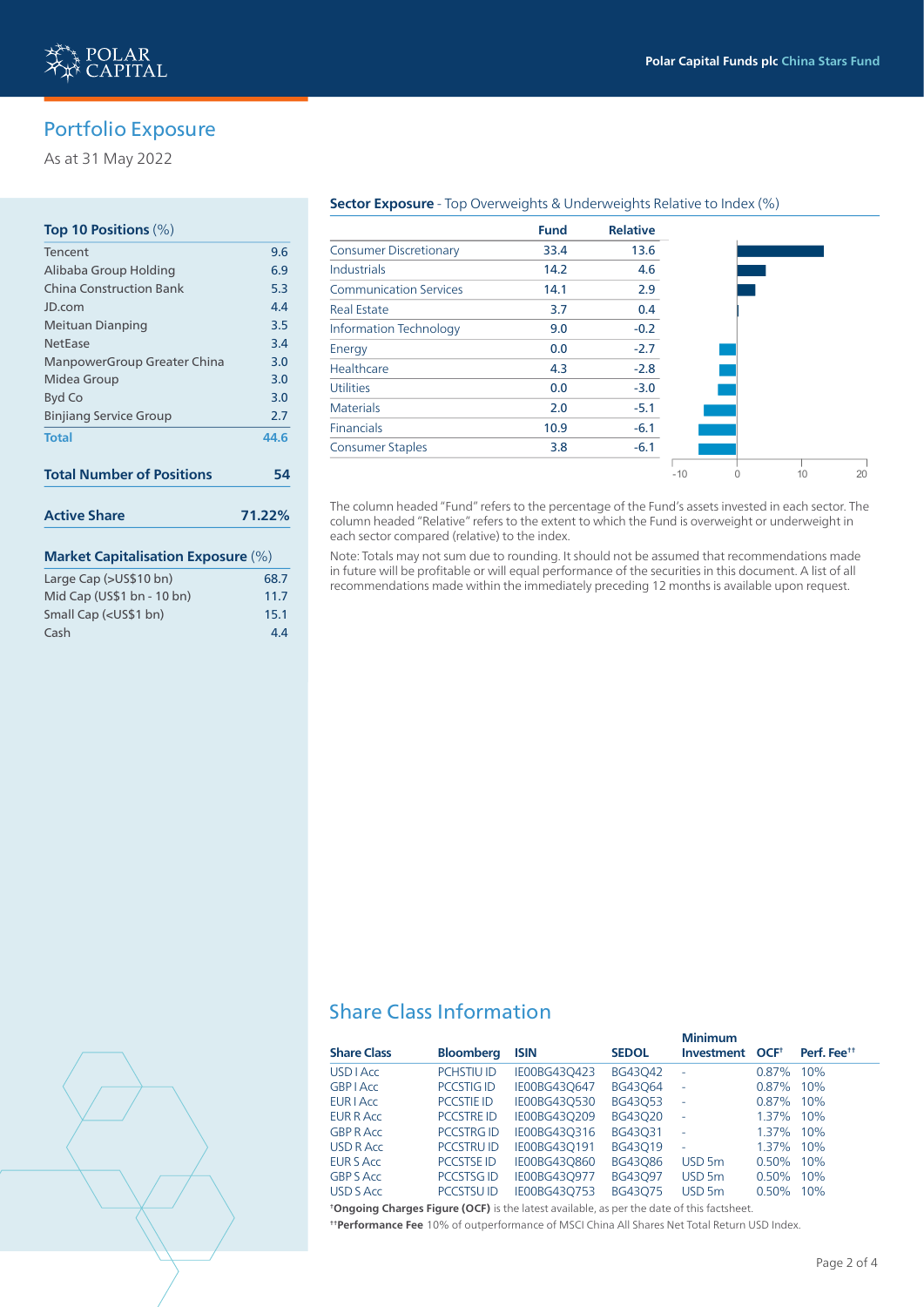

## Risks

- Capital is at risk and there is no guarantee the Fund will achieve its objective. Investors should make sure their attitude towards risk is aligned with the risk profile of the Fund.
- Past performance is not a reliable guide to future performance. The value of investments may go down as well as up and you might get back less than you originally invested.
- The value of a fund's assets may be affected by uncertainties such as international political developments, market sentiment,

## **Glossary**

#### **Active Share**

Active Share is a measure of the percentage of stock holdings in a fund that differ from the benchmark index.

#### **Alpha**

The excess return on an investment in the fund compared to the benchmark.

#### **Annual Fee**

A charge made each year to cover the expenses associated with running the fund. Although it is expressed in annual percentage figures it is usually split into 12 monthly amounts and taken from the fund monthly.

#### **Base Currency**

The currency in which the net asset value of each portfolio is calculated.

economic conditions, changes in government policies, restrictions on foreign investment and currency repatriation, currency fluctuations and other developments in the laws and regulations of countries in which investment may be made. Please see the Fund's Prospectus for details of all risks.

• The Fund may enter into a derivative contract. The Fund's use of derivatives carries the risk of reduced liquidity, substantial loss and increased volatility in adverse market conditions, such as failure amongst market participants.

#### **Discrete Annual Performance**

Discrete performance is calculated between two fixed specific time and static dates.

#### **Geographic Exposure**

The geographical location in which the holdings of the Fund are listed. Exposure represents the relative risk particular to the percentage of investment in that particular geographic location.

#### **Hedged Class**

A share class which is denominated in a currency other than the base currency of the portfolio. The investment manager employs techniques and instruments to protect against fluctuations between the class and the base currency of the portfolio.

- The use of derivatives will result in the Fund being leveraged (where market exposure and the potential for loss exceeds the amount the Fund has invested) and in these market conditions the effect of leverage will magnify losses. The Fund makes extensive use of derivatives.
- If the currency of the share class is different from the local currency in the country in which you reside, the figures shown in this document may increase or decrease if converted into your local currency.

#### **Market Capitalisation Exposure**

The percentage of the fund's assets that are invested in companies having market capitalisation of a particular size.

#### **NAV per Share**

Is an expression for net asset value that represents a fund's value per share. It is calculated by dividing the total net asset value of the fund or company by the number of shares outstanding.

#### **Ongoing Charges Figure (OCF)**

This is a figure representing all annual charges and other payments taken from the fund.

#### **Share Class**

Share class is a designation applied to a share in a fund. Different share classes within the same fund will confer different rights on their owners.